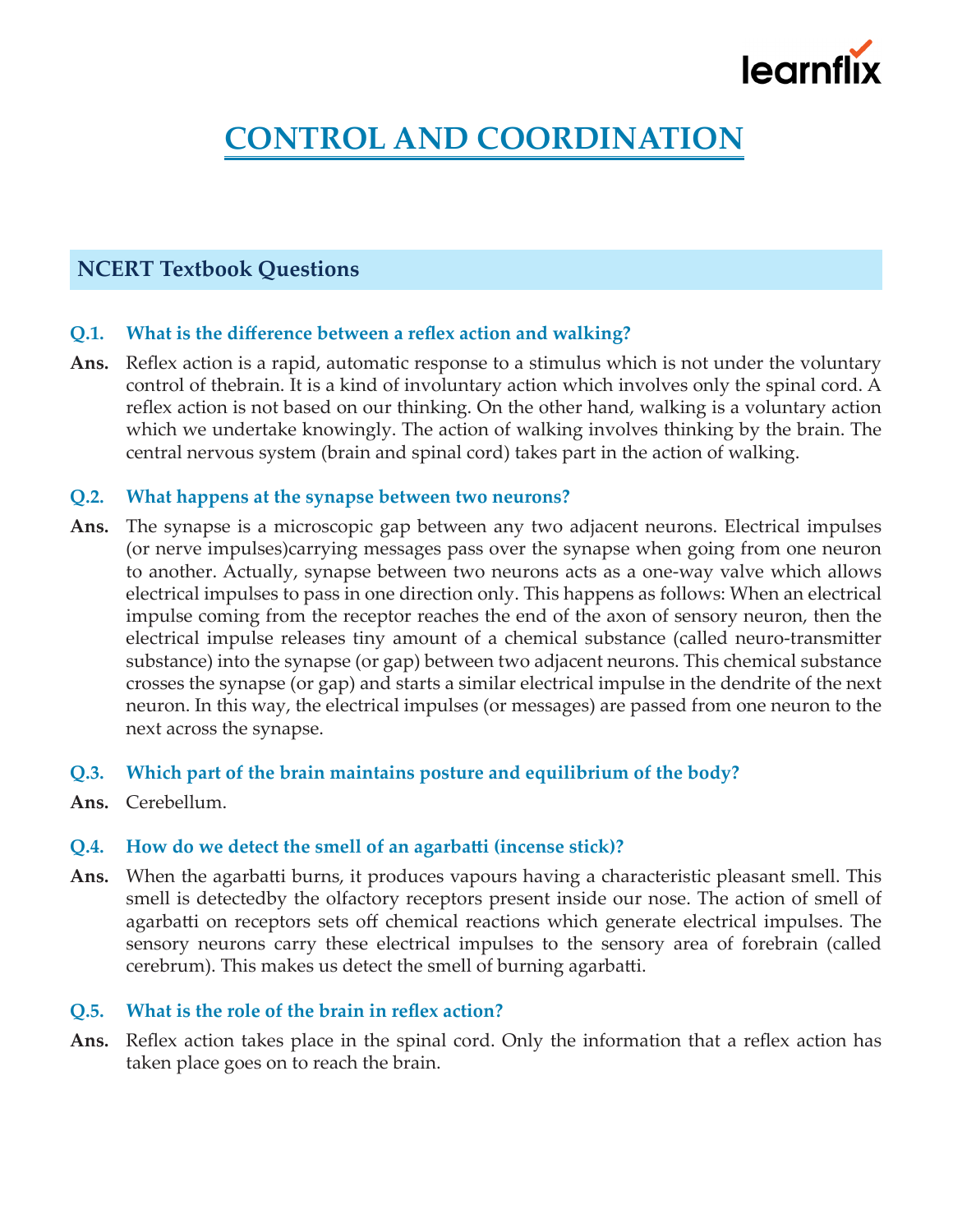# **Q.6. What are plant hormones?**

**Ans.** The organic chemical substances produced in plants which control growth, development and responses inplants, are called plant hormones. The examples of plant hormones are: Auxins, Gibberellins, Cytokinins and Abscisic acid.

# **Q.7. How is the movement of leaves of the sensitive plant different from the movement of a shoot towards light?**

#### **Ans.**

| Movement of sensitive plant                | Movement of shoot towards light          |
|--------------------------------------------|------------------------------------------|
| The movement of leaves of the sensitive    | The movement of a shoot towards light is |
| plant is a nastic movement.                | a tropic movement.                       |
| It does not depend on the direction of the | It depends on the direction of the light |
| stimulus.                                  | source.                                  |
| It is not a growth movement.               | It is a growth movement.                 |

# **Q.8. Give an example of a plant hormone that promotes growth.**

Ans. Auxin

# **Q.9. How do auxins promote the growth of a tendril around a support?**

**Ans.** When tip of tendril supports the growth of a tendril around a support, the auxin moves away to the opposite part. It helps the cell grow longer. When a tendril comes in contact with a support, auxins stimulates faster growth of the cells on the opposite side. This continual growth of shoot tip forms tendril and starts coiling towards the support.

# **Q.10. Design an experiment to demonstrate hydrotropism.**

- Ans. (*i*). Take two glass troughs A and B.
	- (*ii*). Fill each one of them with two-thirds of soil.
	- (*iii*). In trough B, we plant a similar seedling and place a small clay pot inside the soil.
	- (*iv*). Water the soil in the trough A daily and uniformly.
	- (*v*). Do not water the soil in trough B, but put some water in the clay pot placed in the soil.
	- (*vi*). Leave both the troughs for a few days.

On examining the roots later, it will be found that the root in trough B has bent towards the source of water. Roots in trough A grew normally straight.

# **Q.11. How does the chemical coordination take place in animals?**

**Ans.** The chemical coordination in animals takes place through the action of chemicals called 'hormones'. Hormones are the chemicals which are made inside the animal body in very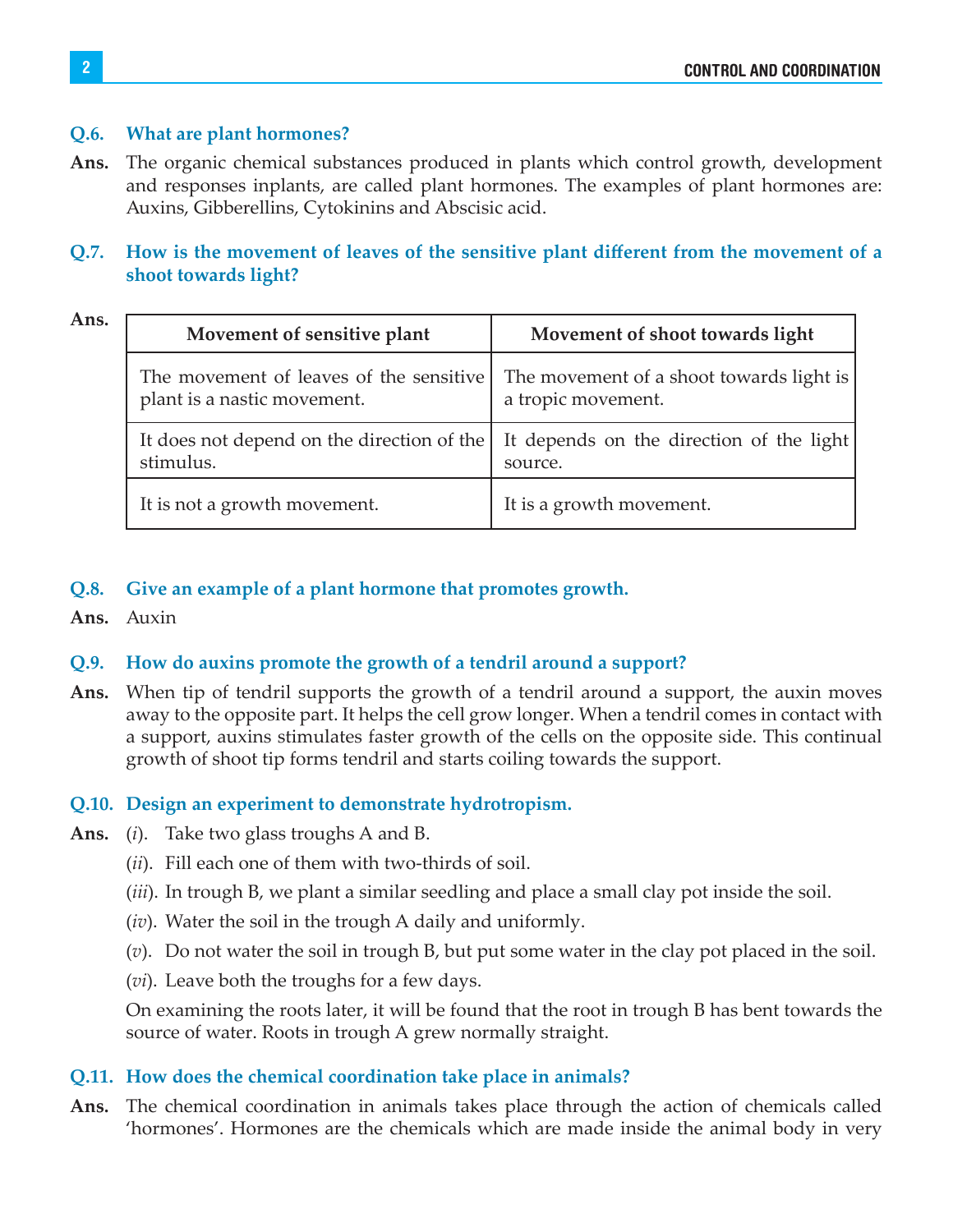small amounts by certain glands. Hormones are released directly into the blood. They are carried by the blood circulatory system to other parts of the body. Hormones travel all over the body but affect only particular organs at particular places. The organs which they affect are called target organs. The hormones control and coordinate several functions of the animal body such as growth, development, metabolism, behaviour and secondary sexual characteristics, etc.

#### **Q.12. Why is the use of iodised salt advisable?**

**Ans.** Iodine is necessary for the thyroid gland to make thyroxine hormone. Thyroxine hormone regulates the metabolism of carbohydrates, fats and proteins so as to produce the best balance for growth. If there is deficiency of iodine in our diet, the formation of thyroxine hormone will be reduced and lead to a disease called goitre. One of the symptoms of goitre disease is that the neck of the person appears to be swollen. Iodised salt contains appropriate amounts of iodine compounds. Iodised salt can provide all the iodine needed by the thyroid gland to make sufficient thyroxine hormone for the body. So, if we take iodised salt, there can be no deficiency of iodine (or thyroxine) in the body and hence goitre disease can be prevented.

#### **Q.13. How does our body respond when adrenaline is secreted into the blood?**

**Ans.** The adrenaline hormone prepares our body to function at maximum efficiency during emergency situations like danger, anger, excitement, etc. This happens as follows: When we are faced with a dangerous situation (like being chased by a ferocious dog), then our nervous system stimulates the adrenal glands to secrete more adrenaline hormone into our blood. This adrenaline hormone increases our 'heart beats', 'breathing rate', 'blood flow into muscles' and causes liver 'to put more stored glucose into our blood'. All these actions of adrenaline hormone produce a lot of energy in our body very, very quickly. And this energy helps us to cope up with emergency situations (like running away very fast from a ferocious dog or fighting an enemy, etc.).

#### **Q.14. Why are some patients of diabetes treated by giving injections of insulin?**

**Ans.** Insulin is a hormone which is produced and secreted by a gland called pancreas. The function of insulin hormone is to lower the blood sugar level. Deficiency of insulin hormone in the body raises the blood sugar level causing a disease known as diabetes. The high sugar level in the blood of a diabetic person can lead to many harmful effects. Some persons having diabetes are treated by giving injections of insulin because addition of insulin hormone to blood lowers the blood sugar level.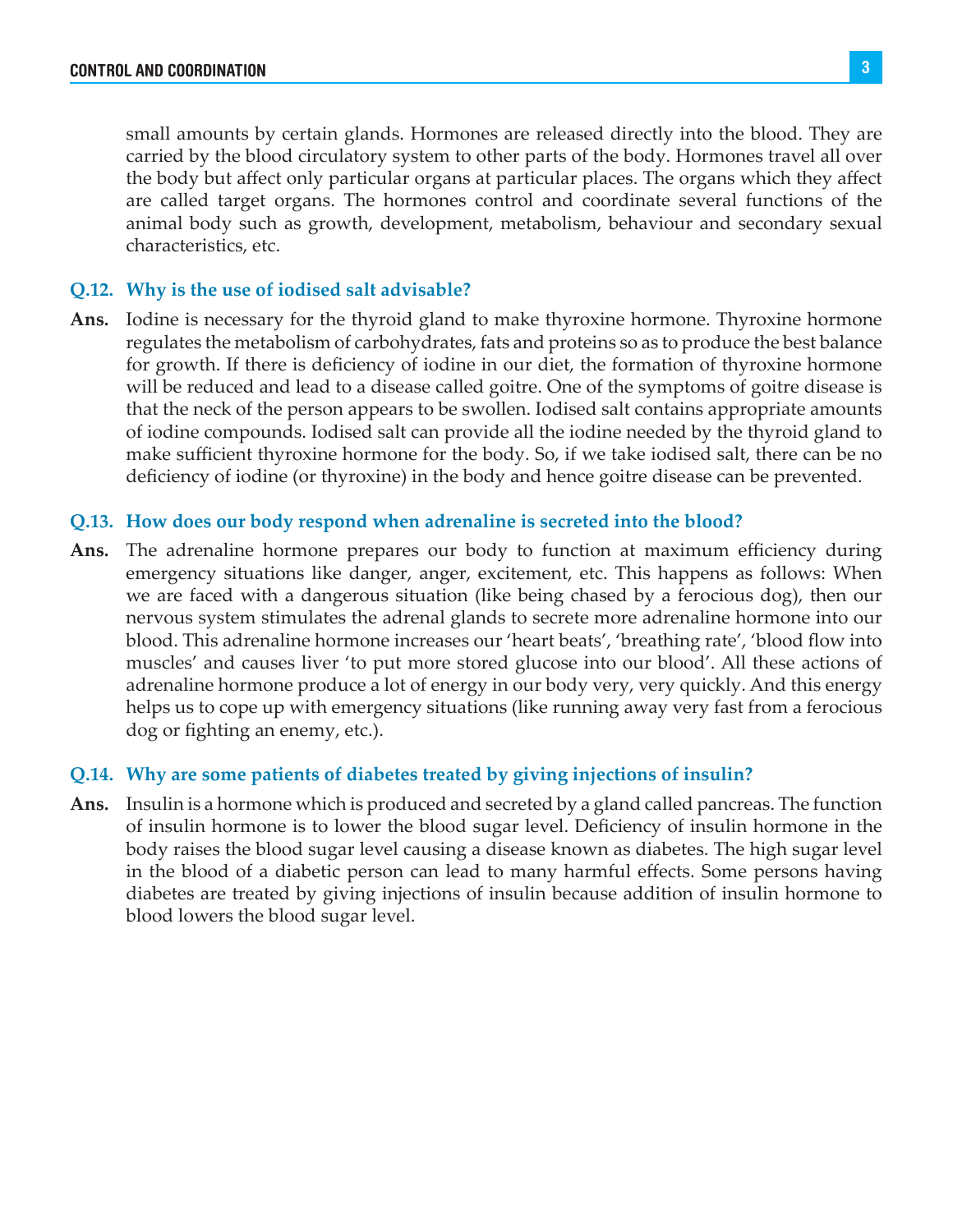# **NCERT Exercises**

|         | Q.1. Which of the following is a plant hormone? |  |                               |                      |  |
|---------|-------------------------------------------------|--|-------------------------------|----------------------|--|
|         | (a) Insulin (b) Thyroxin (c) Oestrogen          |  |                               | (d) Cytokinin        |  |
|         | Ans. (d) Cytokinin.                             |  |                               |                      |  |
| $O.2$ . | The gap between two neurons is called a:        |  |                               |                      |  |
|         | (a) dendrite (b) synapse                        |  | $(c)$ axon                    | ( <i>d</i> ) impulse |  |
|         | <b>Ans.</b> (b) synapse.                        |  |                               |                      |  |
|         | Q.3. The brain is responsible for:              |  |                               |                      |  |
|         | (a) thinking                                    |  | (b) regulating the heart beat |                      |  |
|         | (c) balancing the body $(d)$ all of the above   |  |                               |                      |  |
| Ans.    | ( <i>d</i> ) all of the above.                  |  |                               |                      |  |

# **Q.4. What is the function of receptors in our body? Think of situations where receptors do not work properly. What problems are likely to arise?**

Ans. Receptors are the special cells present in our sense organs. Receptors detect all the information from our environment and feed it to the nervous system. For example, gustatory receptors present in our tongue detect taste of our food whereas olfactory receptors present in our nose detect smell. Now, if the gustatory receptors of our tongue do not work properly, we will not be able to know the taste of different types of foods (whether sweet, salty, sour or bitter, etc.). And if the olfactory receptors present in our nose do not work properly, we will not be able to smell things (like the flavour of a food or the fragrance of a perfume).

### **Q.5. Draw the structure of a neuron and explain its function.**

**Ans.** A neuron consists of three parts: cell body, dendrites and axon (see Figure on next page). The cell body of a neuron is like a typical animal cell which contains cytoplasm and a nucleus. A number of long and thin fibres stretch out from the cell body of a neuron. They are called nerve fibres. The shorter fibres on the cell body of a neuron are called dendrites.

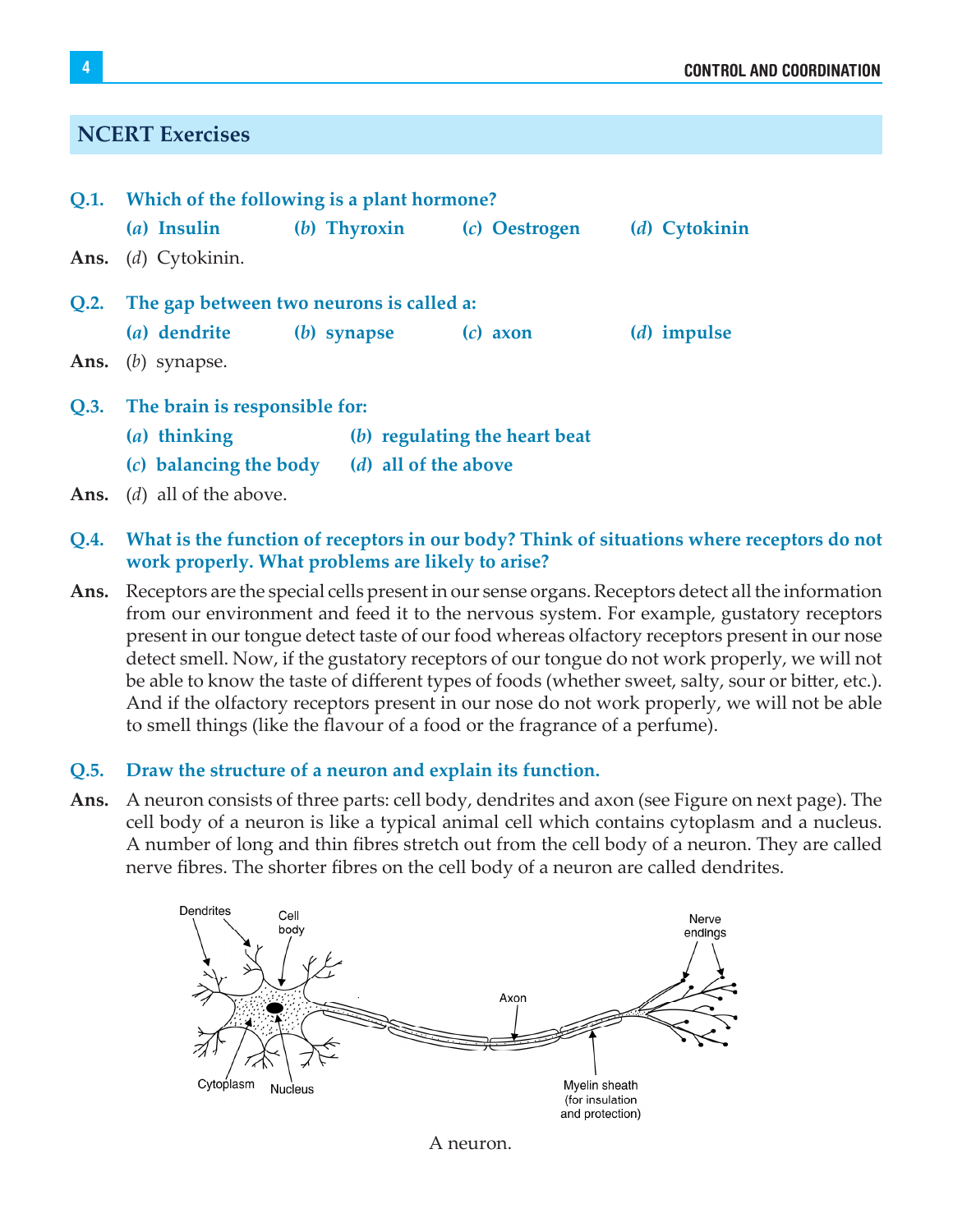The longest fibre on the cell body of a neuron is called axon. The axon has an insulating and protective sheath (or cover) of myelin around it. The function of neurons is to carry messages over long distances in the body of a person quickly. The messages which neurons transmit in nervous system are in the form of electrical impulses (also called nerve impulses). Actually, neurons make the whole nervous system work efficiently. For example, the sensory neurons transmit impulses from the sensory cells or receptors (present in sense organs) towards the central nervous system (spinal cord and brain). And the motor neurons transmit impulses from the central nervous system towards the muscle cells (or effectors) for taking appropriate action.

#### **Q.6. How does phototropism occur in plants?**

**Ans.** The bending of a plant stem towards light is an example of phototropism. The plant stem responds to light and bends towards it due to the action of 'auxin hormone'. This happens as follows: The auxin hormone is present in the tip of the stem of the growing plant. The auxin

hormone prefers to stay in shade, away from light. So, when sunlight falls on the stem from one side, auxin hormone gets concentrated on the side of the stem which is away from light. Auxin promotes growth. So, due to more auxin, the shady side of stem (which is away from light) grows to be longer than the side of stem which is facing light, and makes the stem bend towards light. For example, in Figure given here, the left side A of the stem (which is away from light) has more auxin hormone and grows faster than right side B which is towards light. Since side A of stem becomes longer



Mechanism of phototropism.

than side B, the stem bends towards right side (in the direction of light).

#### **Q.7. Which signals will get disrupted in case of a spinal cord injury?**

Ans. Reflex actions and involuntary actions will get disrupted in case of a spinal cord injury.

#### **Q.8. How does chemical coordination occur in plants?**

**Ans.** The plants do not have nervous system but they can still sense things. The plants can sense the presence of stimuli such as light, gravity, chemicals, water, and touch, etc., and respond to them by the action of hormones. Thus, the plants coordinate their behaviour against environmental changes by using organic chemicals called hormones. This is called 'chemical coordination'. The hormones in plants coordinate their behaviour by affecting the growth of a part of the plant resulting in the movement of that plant part in response to a stimulus. For example, when sunlight falls on a shoot from one side, the auxin hormone causes the shady side of shoot to grow faster, making the shoot bend towards sunlight.

#### **Q.9. What is the need for a system of control and coordination in an organism?**

**Ans.** An organism needs a system of control and coordination for its survival in this world. The system of control and coordination is necessary in plants as well as animals (including human beings).